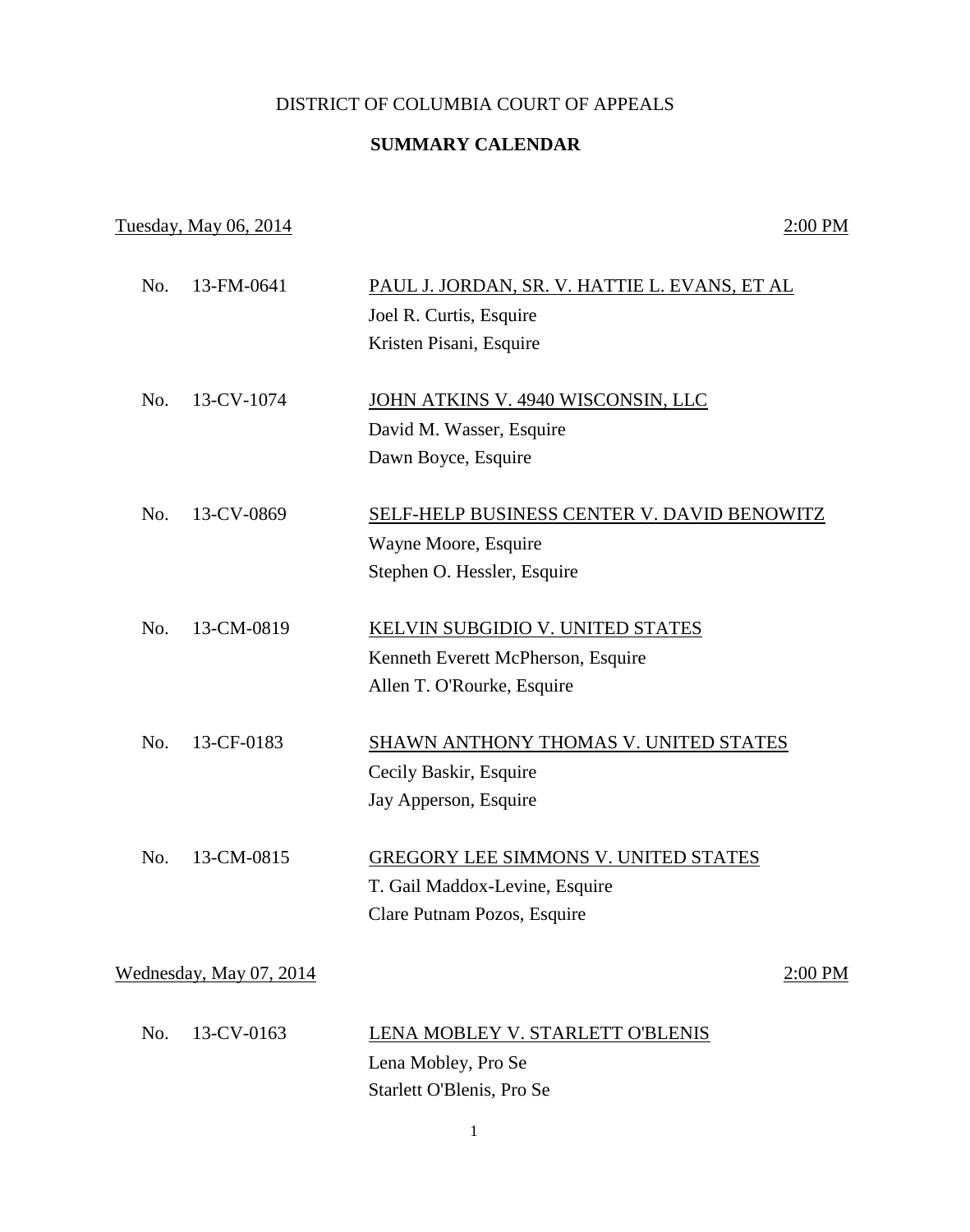| JOHN BROWNING ROCKWELL V. LINDA B. ROCKWELL  |
|----------------------------------------------|
|                                              |
|                                              |
|                                              |
|                                              |
|                                              |
|                                              |
|                                              |
|                                              |
|                                              |
|                                              |
| CRYSTAL M. PARR V. DISTRICT OF COLUMBIA      |
|                                              |
|                                              |
|                                              |
|                                              |
|                                              |
|                                              |
| $2:00$ PM                                    |
|                                              |
| SUSAN DAMEGREENE V. D.C. DEP'T OF EMPLOYMENT |
|                                              |
|                                              |
|                                              |
|                                              |
|                                              |
|                                              |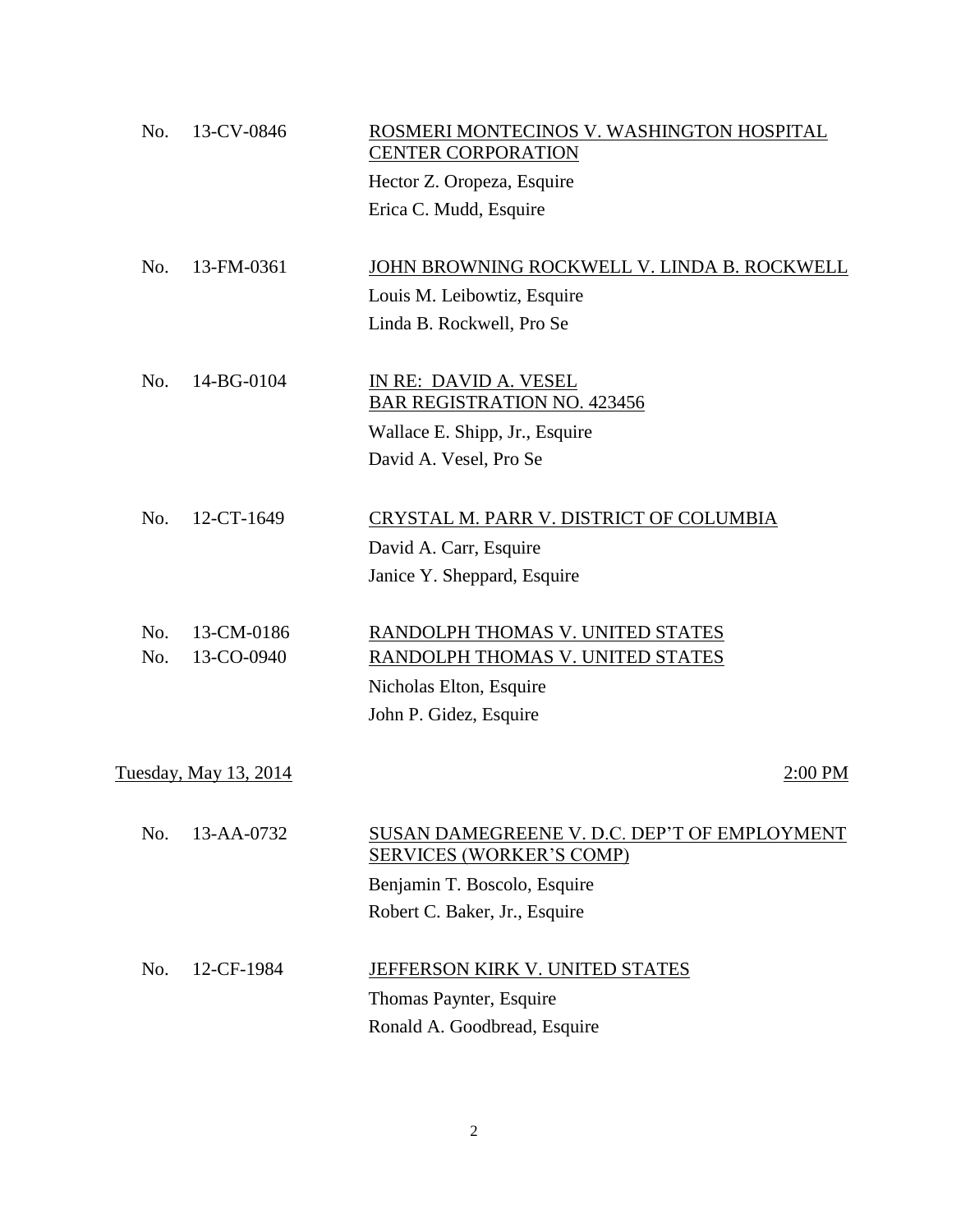| No. | 13-CV-0495                    | DAVID P. FRANKEL V. D.C. OFFICE FOR PLANNING<br>AND ECONOMIC DEVELOPMENT |
|-----|-------------------------------|--------------------------------------------------------------------------|
|     |                               | Alan B. Frankle, Esquire                                                 |
|     |                               | Mary L. Wilson, Esquire                                                  |
| No. | 13-CV-0144                    | CAROLYN ROBINSON V. OFFICE OF EMPLOYEE<br><b>APPEALS</b>                 |
|     |                               | Frederic W. Schwartz, Jr., Esquire                                       |
|     |                               | Gregory M. Cumming, Esquire                                              |
| No. | 13-CV-0166                    | MAURICE A. SYKES V. WILFREDO PESANTE, ESQ.                               |
|     |                               | Maurice A. Sykes, Pro Se                                                 |
| No. | 13-CV-1210                    | ERIC TOOMER V. WILLIAM C. SMITH & CO., INC.                              |
|     |                               |                                                                          |
|     |                               | Keith Winston Watters, Esquire                                           |
|     |                               | Patricia Beall, Esquire                                                  |
|     | <u>Thursday, May 15, 2014</u> | 2:00 PM                                                                  |
| No. | 12-PR-1815                    | IN RE: ESTATE OF ELLA MAE AUSTIN; BRUCE E.<br><b>GARDNER, APPELLANT</b>  |
| No. | 13-PR-0048                    | IN RE: ESTATE OF ELLA MAE AUSTIN; BRUCE E.<br>GARDNER, APPELLANT         |
| No. | 13-PR-0142                    | IN RE: ESTATE OF ELLA MAE AUSTIN; BRUCE E.<br>GARDNER, APPELLANT         |
|     |                               | Bruce E. Gardner, Pro Se                                                 |
|     |                               | Jerry L. Hunter, Esquire                                                 |
| No. | 13-CM-0592                    | JEREMIAH TIMOTHY MOORMAN V. UNITED STATES                                |
|     |                               | Ralph D. Robinson, Esquire                                               |
|     |                               | Stephen F. Rickard, Esquire                                              |
| No. | 13-CF-0589                    | JERMAINE LASSITER V. UNITED STATES                                       |
|     |                               | John A. Briley, Jr., Esquire                                             |
|     |                               | Stephen F. Rickard, Esquire                                              |
|     |                               |                                                                          |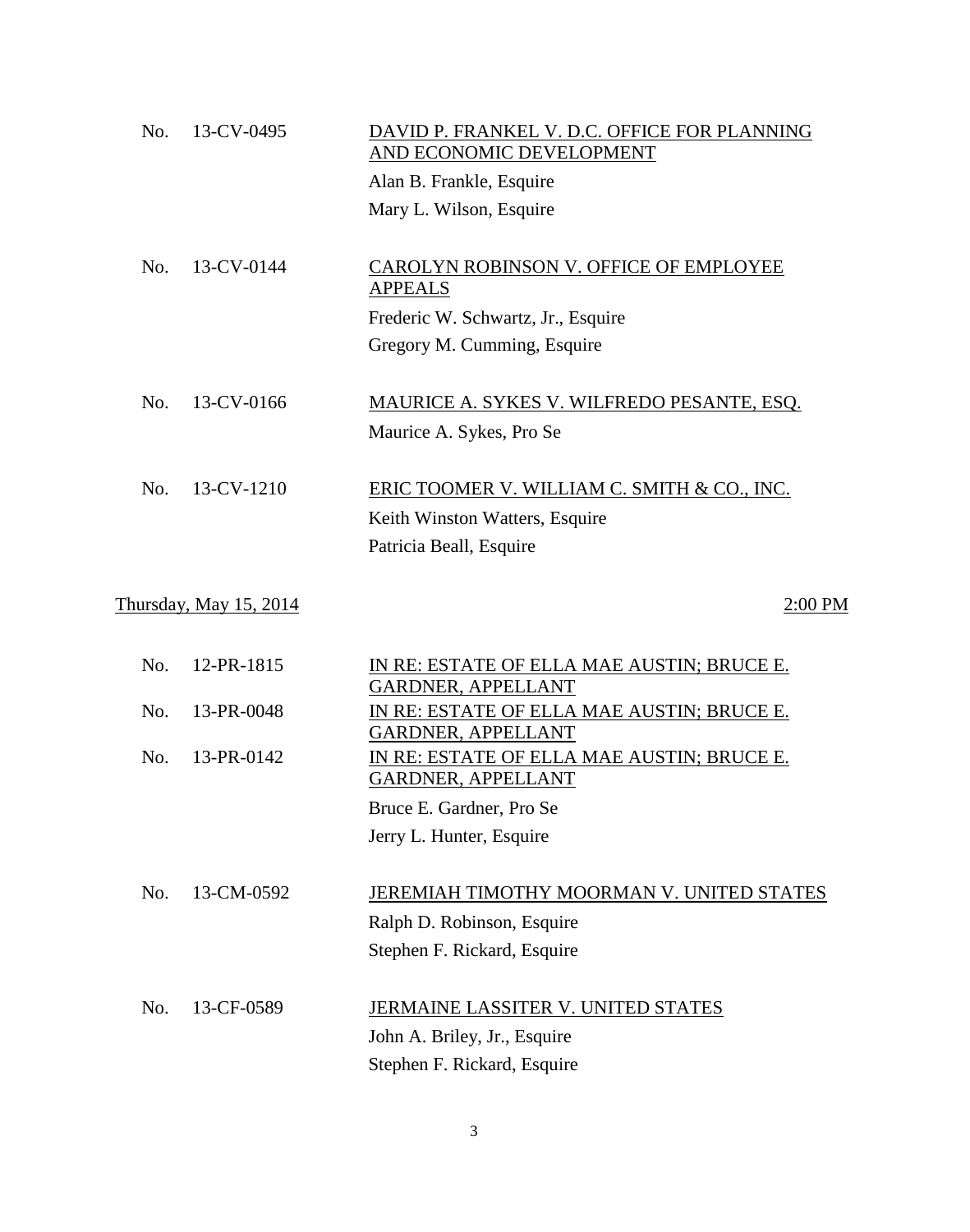| No. | 13-CM-0595            | JOHNNY BAZEMORE V. UNITED STATES                                   |
|-----|-----------------------|--------------------------------------------------------------------|
|     |                       | Sarah Stockwell, Esquire                                           |
|     |                       | Margaret E. Barr, Esquire                                          |
| No. | 13-CF-0466            | <b>JASON DALE V. UNITED STATES</b>                                 |
|     |                       | Cory Lee Carlyle, Esquire                                          |
|     |                       | Allen T. O'Rourke, Esquire                                         |
| No. | 13-CM-0347            | MICHAEL JOVA CARTER V. UNITED STATES                               |
|     |                       | David A. Carr, Esquire                                             |
|     |                       | David B. Goodhand, Esquire                                         |
|     | Tuesday, May 20, 2014 | 2:00 PM                                                            |
| No. | 13-CT-0103            | MELVIN L. BARNES V. DISTRICT OF COLUMBIA                           |
|     |                       | Jeffrey L. Light, Esquire                                          |
|     |                       | John J. Woykovsky, Esquire                                         |
| No. | 12-CF-0825            | CURTIS LINWOOD MCKNIGHT V. UNITED STATES                           |
| No. | 12-CF-1007            | ROBERT H. PUMPHREY, JR. V. UNITED STATES                           |
|     |                       | Craig N. Moore, Esquire                                            |
|     |                       | Julian S. Greenspun, Esquire                                       |
|     |                       | Peter S. Smith, Esquire                                            |
| No. | 13-FM-0858            | CARGYLE BROWN SOLOMON V. SHAREESE KESS-<br>LEWIS, ET AL            |
|     |                       | Cargyle Brown Solomon, Pro Se                                      |
|     |                       | Shareese Kess-Lewis, Pro Se                                        |
|     |                       | Randolph Lewis, Pro Se                                             |
| No. | 13-AA-0442            | PHYLLIS F. SINCLAIR V. D.C. DEP'T OF EMPLOYMENT<br><b>SERVICES</b> |
|     |                       | Benjamin T. Boscolo, Esquire                                       |
|     |                       | William H. Schladt, Esquire                                        |
|     |                       |                                                                    |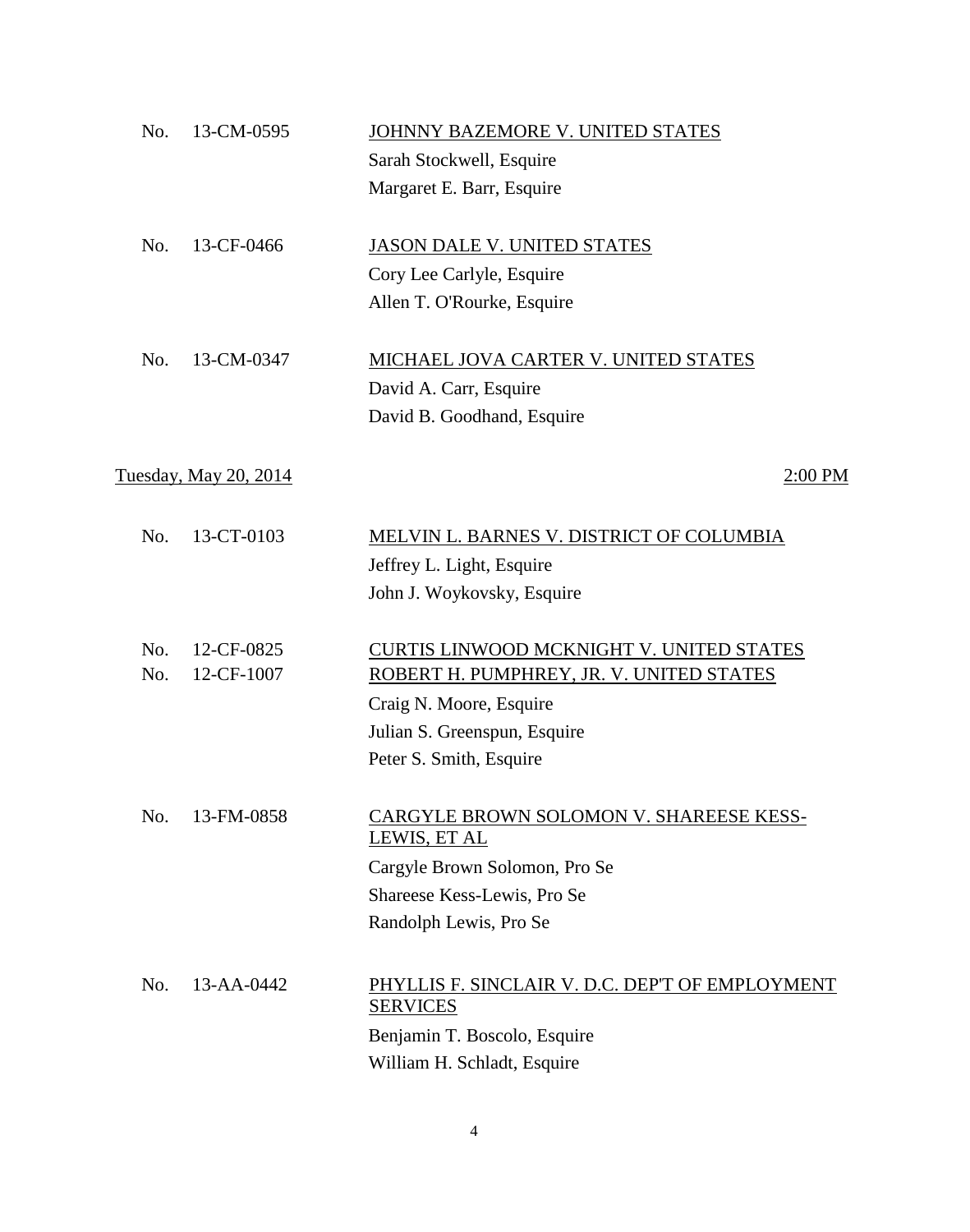| No. | 13-FM-0668             | LEOLA TEFERA V. DAWIT TEFERA<br>Leola Tefera, Pro Se                                                                      |
|-----|------------------------|---------------------------------------------------------------------------------------------------------------------------|
| No. | 13-FS-0697             | IN RE: S.K.; SHE.K., APPELLANT<br>Howard Margulies, Esquire<br>Bridget Koza, Esquire<br>Stacy L. Anderson, Esquire        |
|     | Thursday, May 22, 2014 | 2:00 PM                                                                                                                   |
| No. | 13-CO-0081             | <b>ANTHONY EUGENE BARBOUR V. UNITED STATES</b><br>Andrew R. Szekely, Esquire<br>L. Jackson Thomas, II, Esquire            |
| No. | 13-CF-0117             | DOWEN K. KNIGHT V. UNITED STATES<br>Steven R. Kiersh, Esquire<br>Anne Y. Park, Esquire                                    |
| No. | 13-AA-0403             | LUIGI BUITRAGO V. D.C. DEP'T OF EMPLOYMENT<br><b>SERVICE</b><br>Michael J. Kitzman, Esquire<br>Richard S. Love, Esquire   |
| No. | 13-FM-0713             | JAYELYNN MARTIN V. MAHDEE ADBUL-QAWWEE<br>Patricia M. Spicer, Esquire<br>Rahkel Bouchet, Esquire                          |
| No. | 13-CV-0777             | SAVANNAH HEIGHTS LP, ET AL V. D.C. HOUSING<br><b>AUTHORITY</b><br>James Sadowski, Esquire<br>Mashanda Mosley, Esquire     |
| No. | 13-AA-0867             | PATSY D. SUMLER V. D.C. DEP'T OF EMPLOYMENT<br><b>SERVICES</b><br>Benjamin T. Boscolo, Esquire<br>Amy L. Epstein, Esquire |